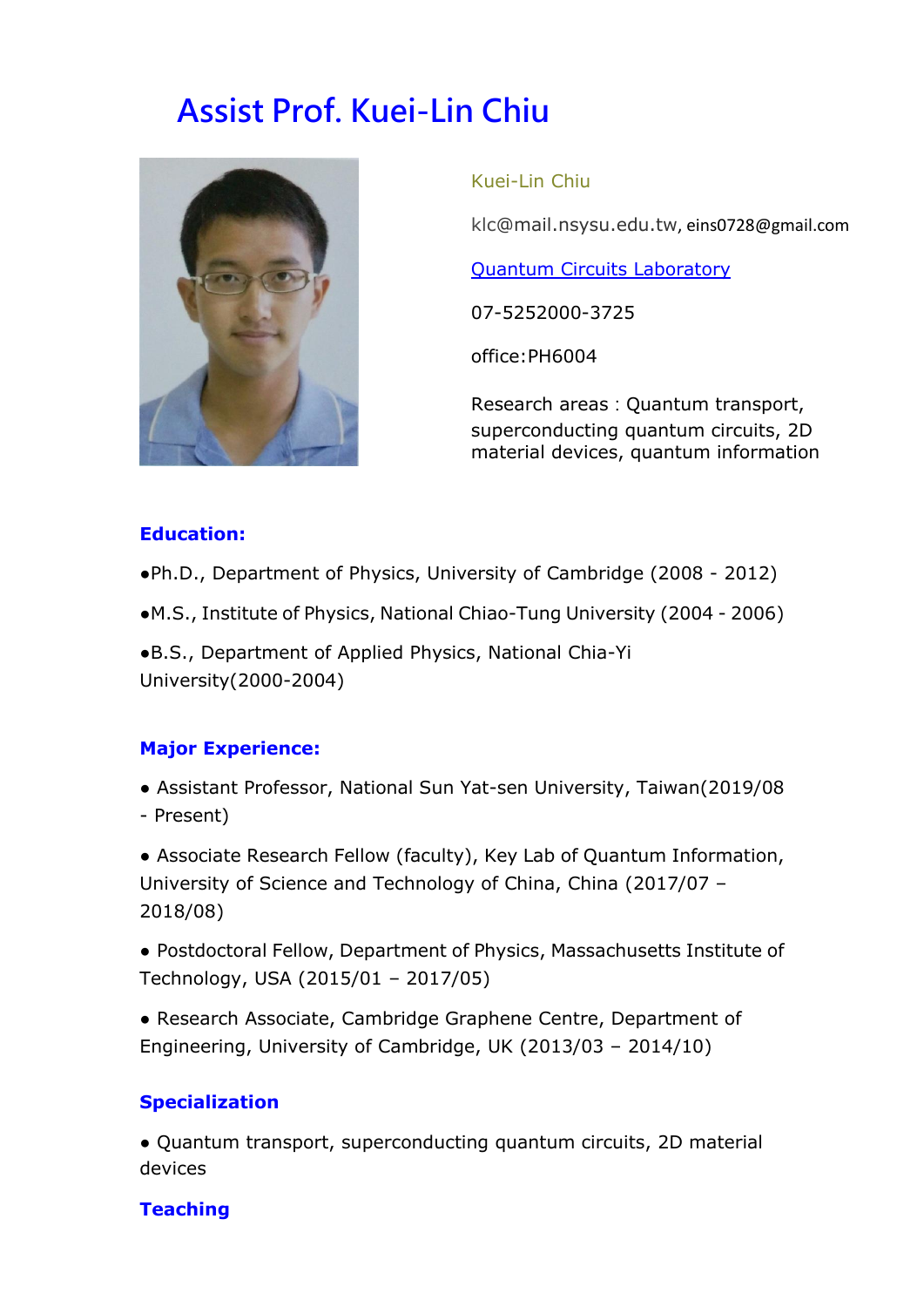- Undergraduate courses: Applied mathematics III, General Physics
- Graduate courses: General Seminar, Ouantum computing seminar

### **Research Interests**

- 2D material nanostructures
- 2D material based Josephson junctions
- Superconducting quantum circuits
- Quantum computing devices

#### **Research Grant**

Superconducting qubits based on topological materials. MOST 109-2112-M-110 -005 -MY3 (2020/08/01  $\sim$  2023/07/31)

## **Refereed Papers**

- *"A flux tunable superconducting quantum circuit based on Weyl semimetal MoTe2". Kuei-Lin Chiu\*, D. G. Qian, J. W. Qiu, W. Y. Liu, D. Tan, V. Mosallanejad, S. Liu, Z. T. Zhang, Y. Zhao, D. P. Yu; Accepted in Nano Letters* (\*corresponding author)
- *"Cryogenic Materials and Circuit Integration for Quantum Computer". Wei-Chen Chien, Shun-Jhou Jhan, Kuei-Lin Chiu, Yu-xi Liu, Eric Kao, Yu He, Ching-Ray Chang; Journal of Electronic Materials, ISSN 1543-186X, 2020*
- *"The Second Quantum revolution with Quantum Computers"*. Ching-Ray Chang, Yeu-Chung Lin, **Kuei-Lin Chiu**, Tsung-Wei Huang; *AAPPS Bulletin, Feature Article, Vol. 30, No. 1, 2020*
- *"Design of graphene waveguide: Effect of edge orientation and waveguide configuration".* Nayyar Abbas Shah, Vahid Mosallanejad, **K. L. Chiu\***, Guo-ping Guo; *Phys. Rev. B., 100, 125412, 2019* (\*corresponding author)
- *"Optoelectronic properties of bottom gate-defined in-plane monolayer WSe2 p–n junction".*Di Liu, Xiao-Zhuo Qi, **Kuei-Lin Chiu**, Takashi Taniguchi, Xi-Feng Ren, Guo-Ping Guo; *Chin. Phys. B 27, 87303, 2018* (URL: [http://cpb.iphy.ac.cn/EN/10.1088/1674-1056/27/8/087303\)](http://cpb.iphy.ac.cn/EN/10.1088/1674-1056/27/8/087303)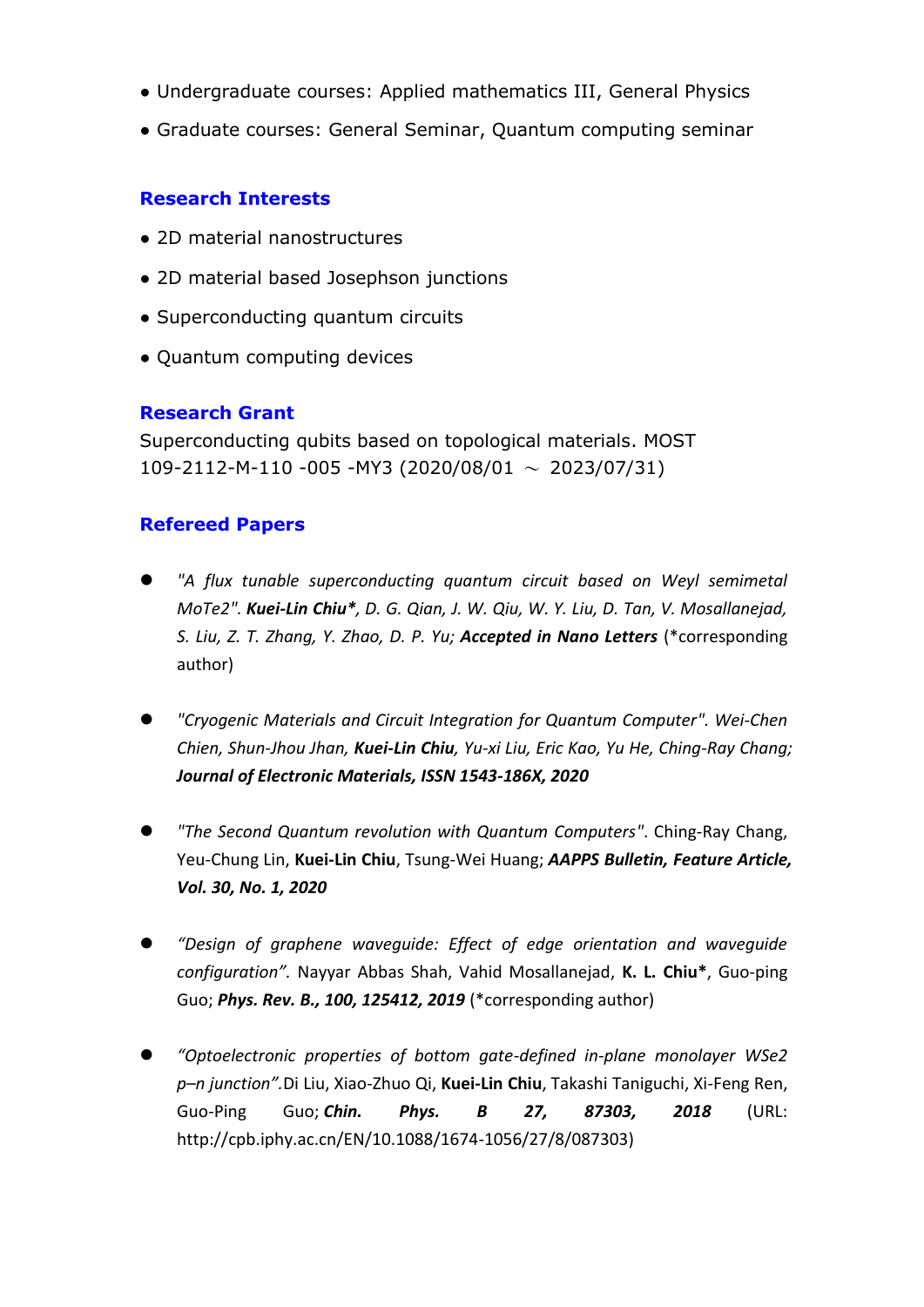- *"Coherent transport in Y-junction graphene waveguide".* Vahid Mosallanejad, **K. L. Chiu** and Guo-Ping Guo; *J. Phys.: Condensed Matter 30, 445301, 2018*
- *"Single-electron Transport in Graphene-like Nanostructures".***K. L. Chiu\***, Y. Xu; *Physics Reports 669, 1-42, 2017* (\*: first and corresponding author, selected as a highlighted article in Physics Reports; 5-Year Impact Factor: **22.124**)Interview:https://www.journals.elsevier.com/physics-reports/highlighte d-articles/layered-materials-could-be-the-future-of-quantum-computing
- *"Magnetic-field-induced charge redistribution in disordered graphene double quantum dots".* **K. L. Chiu**, M. R. Connolly, A. Cresti, J. P. Griffiths, G. A. C. Jones, C. G. Smith; *Phys. Rev. B., 92, 155408, 2015*
- *"Gigahertz quantized charge pumping in graphene quantum dots".* M. R. Connolly, **K. L. Chiu**, S. P. Giblin, M. Kataoka, J. D. Fletcher, C. Chua, J. Griffiths, G. A. C. Jones, V. I. Fal'ko C. G. Smith, T. J. B. M. Janssen; *Nature Nanotechnology, 8, 417–420, 2013* (5-Year Impact Factor: **40.632**;Media coverage: highlighted in Sciencedaily, Physicsworld, Newelectronics, etc)Interview: https://www.sciencedaily.com/releases/2013/05/130512141212.htm
- *"Single-particle probing of edge state formation in a graphene nanoribbon".* **K. L. Chiu**, M. R. Connolly, A. Cresti, C. Chua, S. J. Chorley, F. Sfigakis, S. Milana, A. C. Ferrari, J. P. Griffiths, G. A. C. Jones, C. G. Smith; *Phys. Rev. B. 85, 205452, 2012*
- *"Tilted potential induced coupling of localized states in a graphene nanoconstriction".*M. R. Connolly, **K. L. Chiu**, A. Lombardo, A. Fasoli, A. C. Ferrari, D. Anderson, G. A. C. Jones, and C. G. Smith; *Phys. Rev. B. 83, 115441, 2011*
- *"Scanning gate microscopy of current-annealed single layer graphene".*M. R. Connolly, **K. L. Chiu**, C. G. Smith, D. Anderson, G. A. C. Jones, A. Lombardo, A. Fasoli, and A. C. Ferrari; *Appl. Phys. Lett. 96, 113501, 2010*
- *"Studies on the electronic and vibrational states of colloidal CdSe/ZnS quantum dots under high pressures"*. C T Yuan, Y C Lin, Y N Chen, **K L Chiu**, W C Chou, D S Chuu, W H Chang, H S Lin, R C Ruaan and C M Lin; *Nanotechnology 18, 185402, 2007*

## **Book chapter**

*"Single electron transport and possible quantum computing in 2D materials"*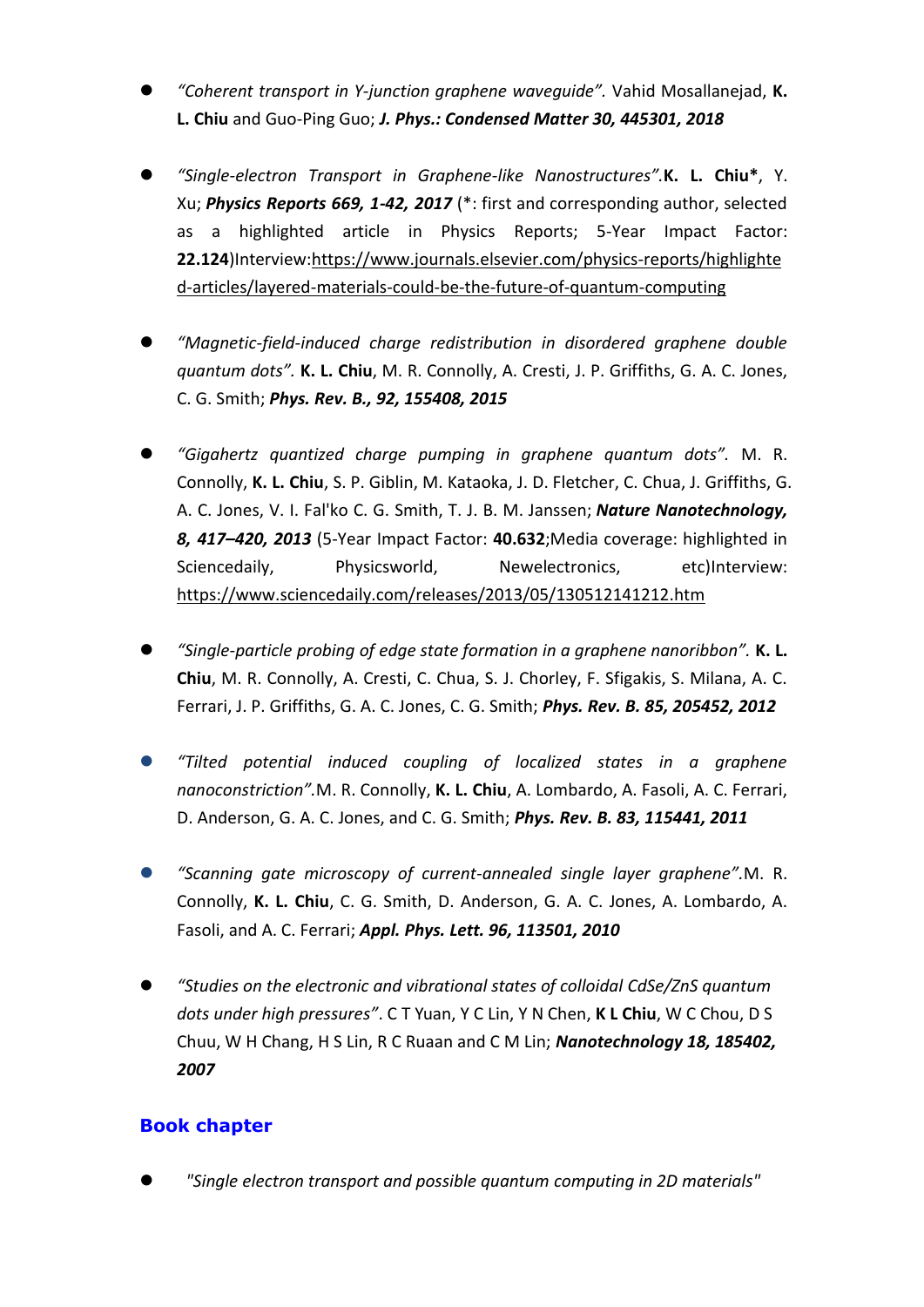*Invited chapter in "21st Century Nanoscience – A Handbook: Nanophotonics, Nanoelectronics, and Nanoplasmonics (Volume Six)". Kuei-Lin Chiu; Taylor & Francis (CRC Press), ISBN 9780815356417, November 5, 2020*

#### **Invited Seminars and Lectures**

1. *"A flux tunable superconducting quantum circuit based on Weyl semimetal".***Department of Physics, National Taiwan university,** 13, December, 2019, Seminar Coordinator: **Prof. Hsi-Sheng Goan**

2. *"A superconducting transmon based on topological materials".***Department of Physics, National Tsing Hua university,** 3, December, 2019, Seminar Coordinator: **Prof. Chung-Yu Mou**

3. *"A superconducting qubit based on topological materials".***Department of Physics, National Cheng Kung University,** 18, November, 2019, Seminar Coordinator: **Prof. Chung-Hsien Chou**

4. *"A superconducting qubit based on topological materials".***Institute of Physics, Academia Sinica (Taiwan),** 11, November, 2019, Seminar Coordinator: **Prof. Chii-Dong Chen**

5. *"A superconducting qubit based on topological materials".***Department of Electronics Engineering, National Chiao Tung University,** 1, November, 2019, Seminar Coordinator: **Prof. Hung-Ming Chen**

6. *"Superconducting Quantum Computing - an Engineering Point of View".***Department of Physics, National Cheng Kung University**; 8, October, 2018; Seminar Coordinator: **Prof. Yueh-Nan Chen**

7. *"Superconducting Quantum Computing - an Engineering Point of View".***Taiwan Semiconductor Manufacturing Company Limited (TSMC)**; 5, October, 2018; Seminar Coordinator: **Dr. William Gallagher**

8. *"Superconducting Quantum Computing - an Engineering Point of View".***Department of Electronics Engineering,, National Chiao Tung University**; 5, October, 2018; Seminar Coordinator: **Prof. Hung-Ming Chen**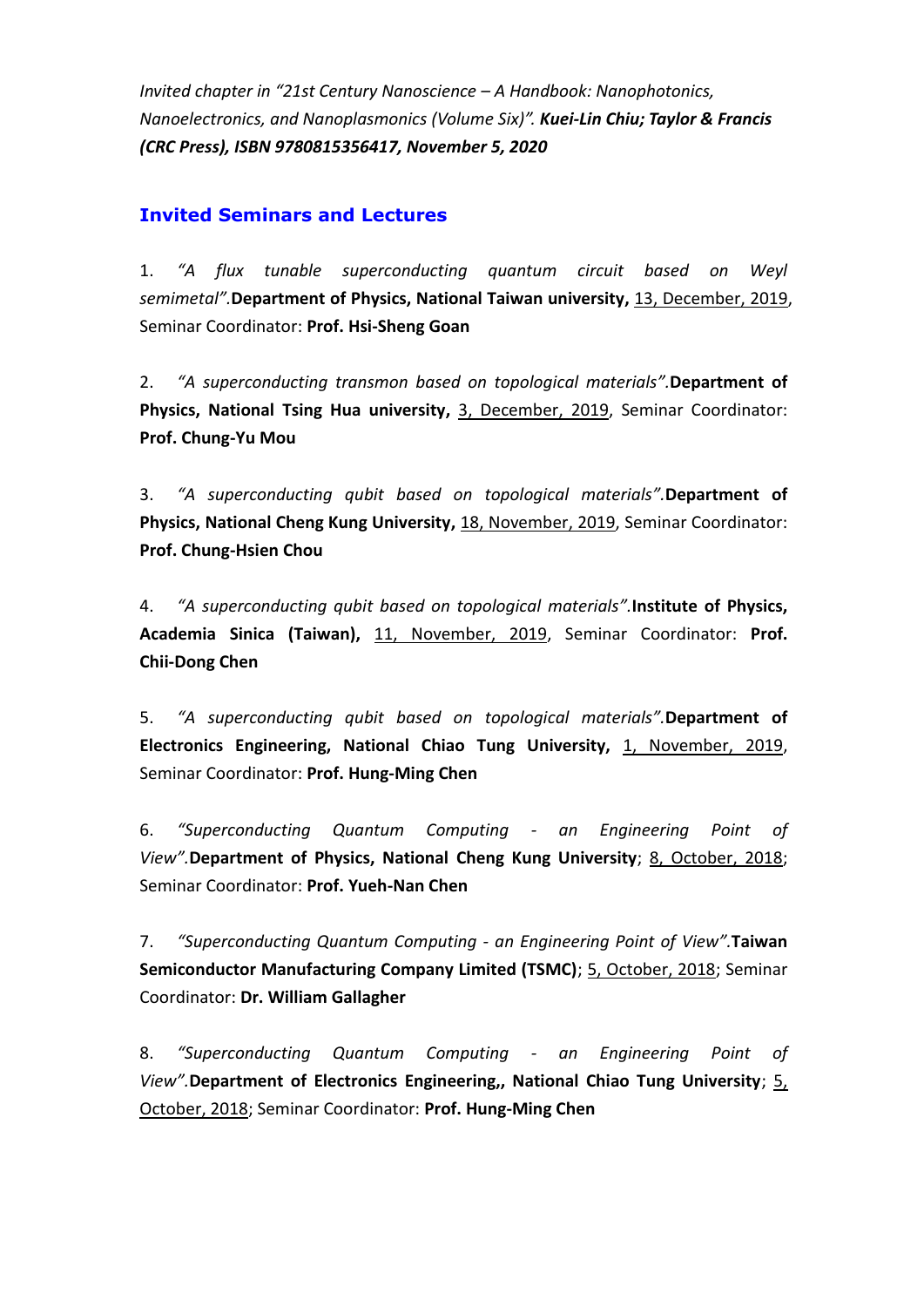9. *"Quantum computing in 2D material platforms".***Department of Physics, Southern University of Science and Technology**; 28, December, 2017; Seminar Coordinator: **Prof. Dapeng Yu**

10. "Spin Qubit coherent Control"Host of session for Prof. Lieven Vanderspyen and Prof. Ferdinand Kuemmeth; **International Workshop on Recent Experimental Progress in Semiconductor Qubits**, University of Science and Technology of China, Hefei, China, 13th - 15th September, 2017

11. *"Quantum computing - a brief overview from algorithms to platforms"*  **Advanced Semiconductor and IC Technology Forum, Taiwan**; 15, December, 2017; Seminar Coordinator: **Prof. Wen-Tsuen Chen (Former president of National Tsing-Hua University, Taiwan)**

12. *"Single particle probing in 2D materials".***School of Electronic Science and Engineering, Nanjing University**; 07, July, 2017; Seminar Coordinator: **Prof. Feng-Qiu Wang**

13. *"Single particle probing in 2D materials".***Key Lab of Quantum Information, University of Science and Technology of China (USTC)**; 03, July, 2017; Seminar Coordinator: **Prof. Guo-Ping Guo**

14. "*Single-electron transport in graphene nanostructures*"**School of Physics and Astronomy, University of Manchester**; 17, March, 2014; Seminar Coordinator: **Prof. K. S. Novoselov, Prof. A.C. Ferrari, Prof. V. Fal'ko**

15. *"Probing and control of single-electron transport in graphene nanostructures"***Department of Electrical and Systems Engineering, University of Pennsylvania**; 27, January, 2014; Seminar Coordinator: **Prof. Lee C. Bassett**

16. *"Charge pumping in graphene quantum dot"*. **Institute of Physics, AcademiaSinica, Taiwan**; 01, November, 2012; Seminar Coordinator: **Prof. Chia-Seng Chang**

17. *"Chargepumping in graphene quantum dot".***NationalCenter for Theoretical Sciences(South)**; 15, October, 2012; Seminar Coordinator: **Prof. Yueh-Nan Chen**

18. *"Transport properties of graphene nanodevices- nanoribbons, quantum dots and double quantum dots".***Institute of Atomic and Molecular Sciences, AcademiaSinica, Taiwan**; 3, April, 2012; Seminar Coordinator: **Prof. Yuh-Lin Wang**